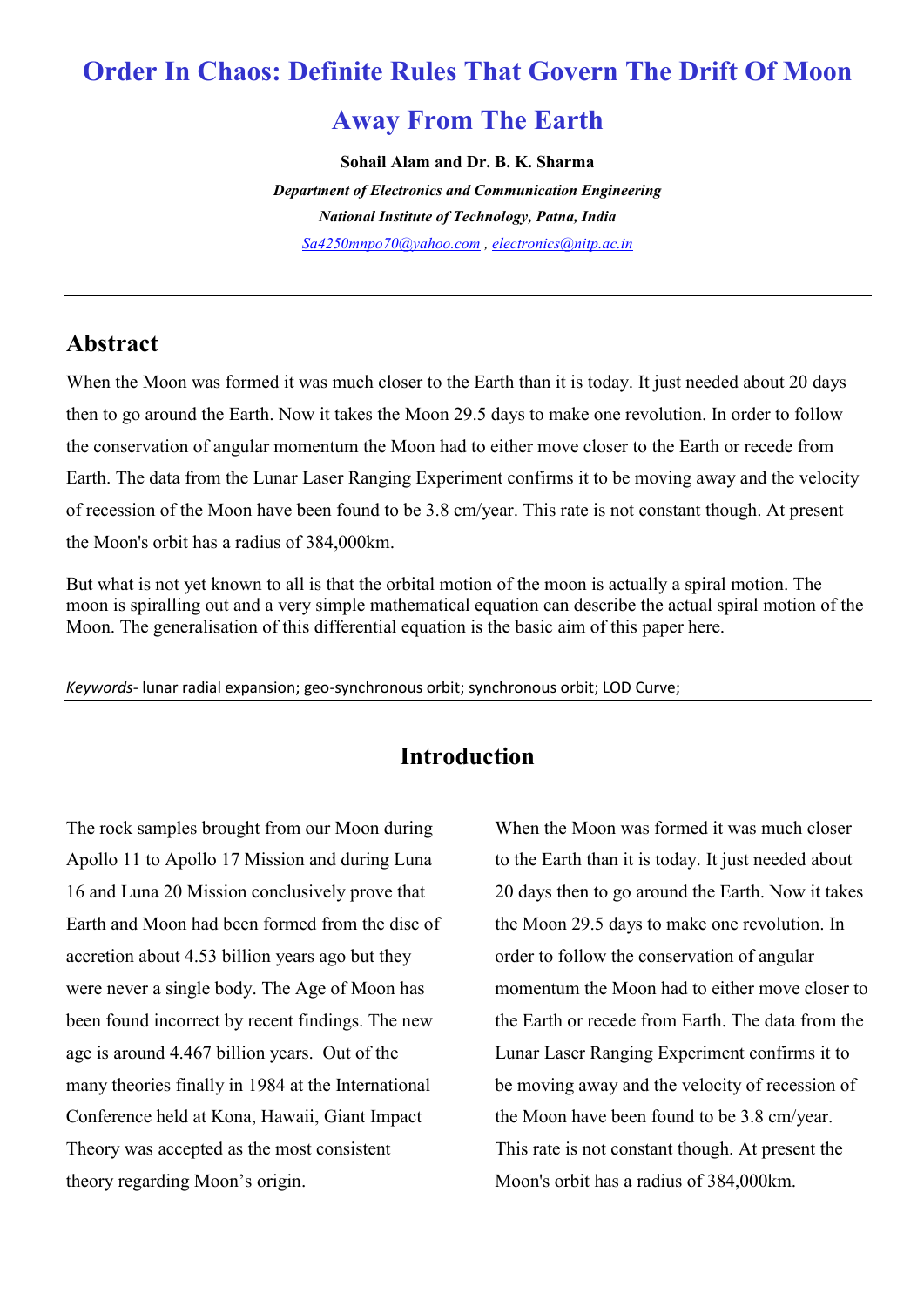The first laser ranging retro reflector was positioned on the Moon in 1969 by the Apollo 11 astronauts. By beaming laser pulses at the reflector from Earth, scientists have been able to determine the round-trip travel time that gives the distance between the two bodies at any time to accuracy of about 3 centimetres.

The reason for the increase is that the Moon raises tides on the Earth. Because the side of the Earth that faces the Moon is closer, it feels a stronger pull of gravity than the centre of the Earth. Similarly, the part of the Earth facing away from the Moon feels less gravity than the centre of the Earth. This effect stretches the Earth a bit, making it a little bit oblong. We call the parts that stick out "tidal bulges." The actual solid body of the Earth is distorted a few centimetres, but the most noticeable effect is the tides raised on the ocean. Now, all mass exerts a gravitational force, and the tidal bulges on the Earth exert a gravitational pull on the Moon. Because the Earth rotates faster (once every 24 hours) than the Moon orbits (once every 27.3 days) the bulge tries to "speed up" the Moon, and pull it ahead in its orbit. The Moon is also pulling back on the tidal bulge of the Earth, slowing the Earth's rotation. Tidal friction, caused by the movement of the tidal bulge around the Earth, takes energy out of the Earth and puts it into the Moon's orbit, making the Moon's orbit bigger (but, a bit paradoxically, the Moon actually moves slower!). The Earth's rotation is slowing down because of this. One hundred years from now, the day will be



Fig1: Lunar Ranging Retro Reflector (LRRR) 2 milliseconds longer than it is now. This same process took place billions of years ago--but the Moon was slowed down by the tides raised on it by the Earth. That's why the Moon always keeps the same face pointed toward the Earth. Because the Earth is so much larger than the Moon, this process, called tidal locking, took place very quickly, in a few tens of millions of years. Many physicists considered the effects of tides on the Earth-Moon system. However, George Howard Darwin (Charles Darwin's son) was the first person to work out, in a mathematical way, how the Moon's orbit would evolve due to tidal friction, in the late 19th century. He is usually credited with the invention of the modern theory of tidal evolution.

There is a time lag between Earth-Moon interaction and Earth's deformation. It is this time lag and belated deformation of Earth which causes a retarding torque on Earth. The two bulges act as brake-shoes as these brake-shoes act in Cycle wheel.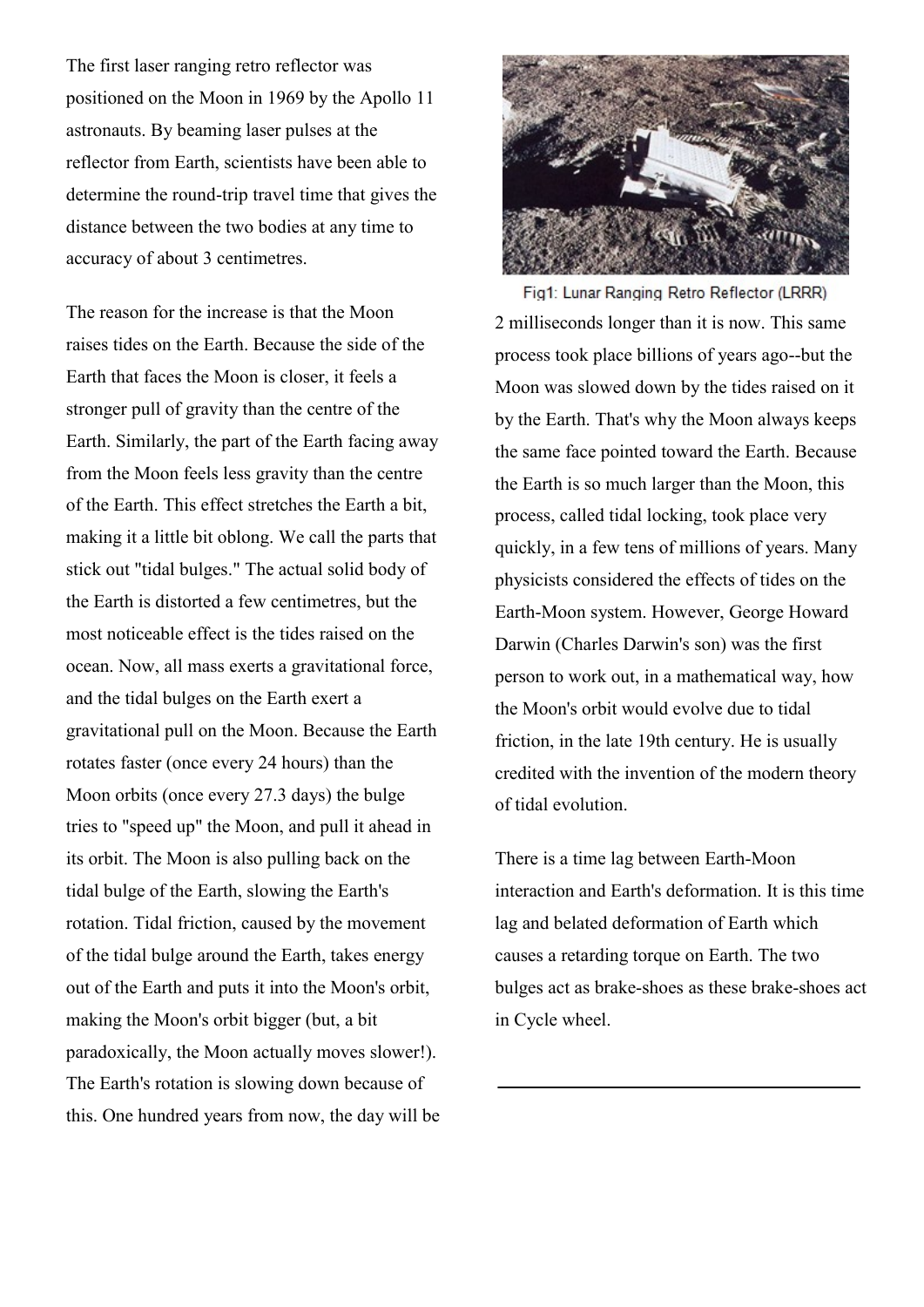#### **Problem Definition**

It was established a century ago by George Howard Darwin that Earth-Moon interaction is causing Lunar Orbital Radius expansion and Secular Lengthening of Day (L.O.D). This paper intends to study the generalisation of the theoretical formulation of Lunar Orbital Radius Expansion.

#### **Details about the Problem**

When a capacitance is being charged from a constant voltage source using a resistance, the capacitance voltage exponentially grows or decays with the time constant of growth or decay given by  $T = RC$ . Is there some such formulation in the orbital radius expansion or contraction curve? Is there a similar time constant here? And if indeed there is time constant what does it depend upon? By the studies conducted till now we have defined a time constant  $T = \frac{a_{G2} - a_{G1}}{V}$  $V_{max}$ where  $a_{G1}$  is inner geosynchronous orbit,  $a_{G2}$  is outer geosynchronous orbit and  $V_{\text{max}}$  is the maximum velocity of recession as a result of gravitational sling shot effect.

But what is not yet known to all is that the orbital motion of the moon is actually a spiral motion. The moon is spiralling out and a very simple mathematical equation can describe the actual spiral motion of the Moon. The generalisation of this differential equation is the basic aim of this paper here. It has been shown in the thesis of Dr. Bijay Kumar Sharma, named as "THE DYNAMICS OF PLANETARY SATELLITES AND THE GENERALIZATION OF THE SAME PROVIDES A NEW THEORY OF THE BIRTH AND EVOLUTION OF OUR SOLAR SYSTEM" that in any two body system there are

two Geo-synchronous orbits  $a_{G1}$  and  $a_{G2}$ . When the secondary is tidally locked with the primary as all the natural satellites are, then they are called synchronous motion. Moon is in synchronous motion. Hence we see the same face of Moon eternally. Whereas, Charo is tidally interlocked with Pluto. This is analogous to geosynchrony. Charon spin period= Charon's orbital period= Pluto's spin period. If Moon was tidally interlocked with Earth then Moon would be permanently fixed over a given point say Patna (the capital of Bihar, INDIA) as a geosynchronous satellite is. Plus when secondary body is in sub-synchronous orbit, angular momentum is transferred from Moon to Earth (secondary to primary body). Therefore Moon gets trapped in a contracting spiral orbit. If it was in extra synchronous orbit then angular momentum would be transferred from Earth to Moon as presently it is happening and Moon is receding at the rate of 3.8cm.The Geo-Synchronous orbits may be defined as that where the spin period of the secondary body equals that of the Primary as well and the orbital period of the Secondary equals the spin period of the Primary. If the accreting body or the captured body, as is the case for Martian Satellite Phobos, lies within  $a_{G1}$  then the Satellite is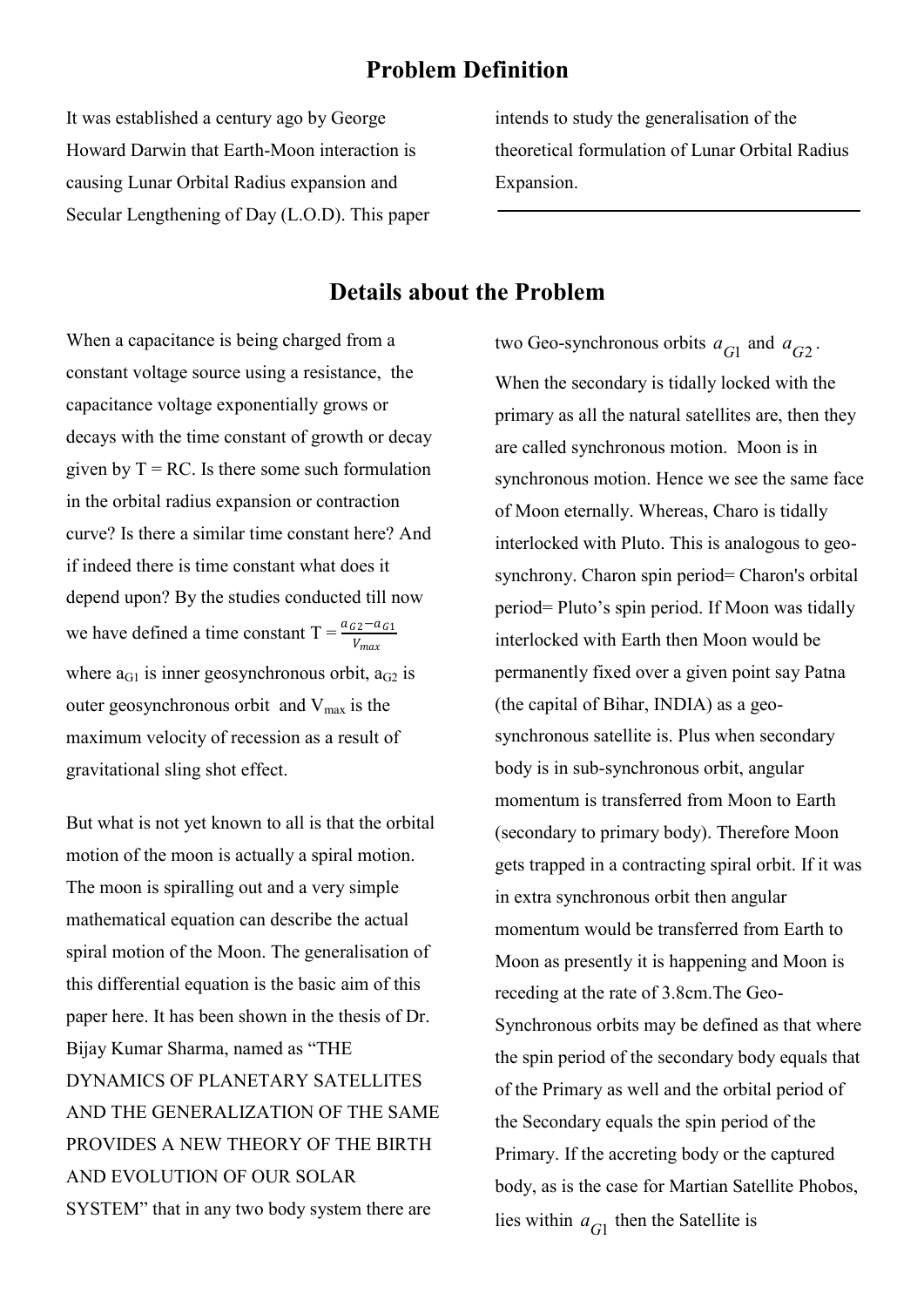gravitationally launched on an inward spiral path towards its sure doom. If the accreting zone lies beyond  $a_{G1}$  as is the case with our Moon or the captured body lies beyond  $a_{G1}$  as is the case for the Martian Satellite Deimos, then the said satellite experiences an impulsive, gravitational sling shot effect because of Conservation of Energy Principle.

It has rightly been assumed by Dr. B.K. Sharma that the trajectory of evolution obeys the rules analogous to Fourier expansion series having the form  $Ae^{-\frac{t}{3T}} + Be^{-\frac{t}{2T}} + Ce^{-\frac{t}{T}} + \cdots$  where A, B, **C** … are some constants. Here we approximate the differential equation to be of third order only, (it can be of higher order but the mathematics get quite involved above order eight or nine, but the basic formulation is the same).



The Figure represents the Spiral Trajectory of Moon traversed from the birth to the present Orbit of  $3.844x10^8$ m over  $4.53Gy$  of time period. (Ref. 4)

#### *All these mathematical formulation has been done using Wolfram Mathematica 7 software***.**

Let us take the case of a polynomial whose roots are -1/T, -1/2T and -1/3T.

**Polynomial** = 
$$
(x + \frac{1}{T})(x + \frac{1}{2T})(x + \frac{1}{3T})
$$

On expansion using the **Expand** command we get the following result

$$
\frac{1}{6T^3} + \frac{x}{T^2} + \frac{11x^2}{6T} + x^3
$$

Now observing the above expression we construct a differential equation as follows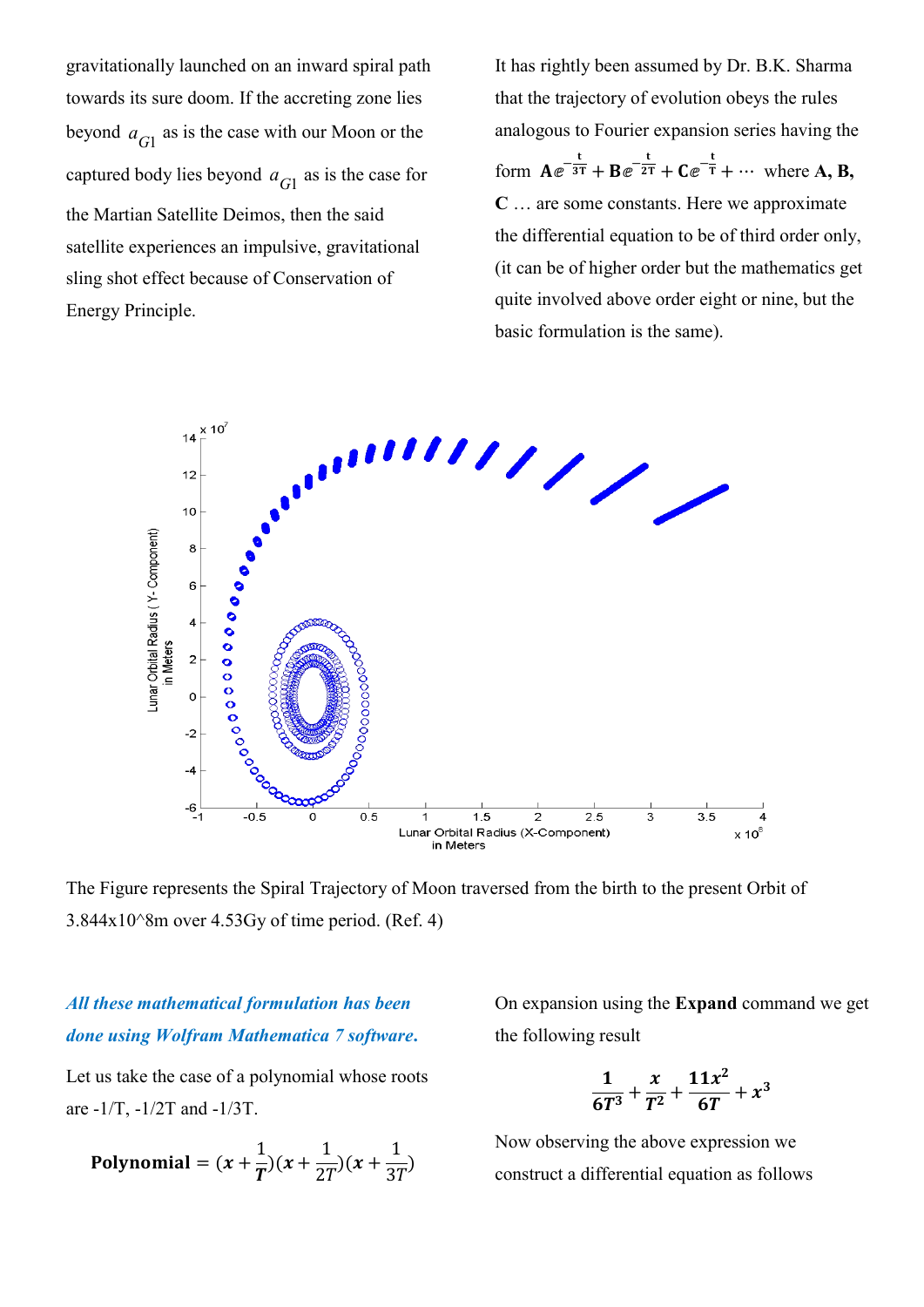$$
\frac{d^3x(t)}{dt^3} + \frac{11}{6T}\frac{d^2x(t)}{dt^2} + \frac{1}{T^2}\frac{dx(t)}{dt} + \frac{1}{6T^3}x(t) = 0
$$

Consider  $r_L$  to be the radial distance of the Moon from Earth and  $a_{g1}$  and  $a_{g2}$  are the first and second Geo-synchronous orbit respectively. Then consider

$$
x=\frac{a_{g2}-r_L}{-a_{g1}+a_{g2}}
$$

Now solving the differential equation using **DSolve** command

 **′′′** = = − **′′** − **′** − , ,

The solution is

$$
\frac{a_{g2}-r_L}{-a_{g1}+a_{g2}}=C[1]\text{e}^{-\frac{t}{3T}}+C[2]\text{e}^{-\frac{t}{2T}}+C[3]\text{e}^{-\frac{t}{T}}
$$

where  $C[1]$ ,  $C[2]$ ,  $C[3]$  are the three constants of integration.

This solution is exactly what we have assumed to be.

There are four unknowns here C[1], C[2], C[3], T

Also any of the following boundary conditions may be used

 $r<sub>L</sub>= a<sub>G2</sub>$  at t=infinity and

$$
r_{\rm L} = a_{\rm G1}
$$
 at t= 0

And in case of Earth-Moon system the two Geosynchronous orbits have been found to be  $a_{\alpha 1}$  = 1.46257569\*10<sup>7</sup> m  $a_{92}$ = 5.52887891\*10<sup>8</sup> m

We know from Laser Lunar Ranging Experiment that the Moon is at a distance of  $3.844*10<sup>8</sup>$  m from the Earth at present, after  $4.53*10^9$  years after the Giant Impact.

Hence,  $r_L$ = 3.844\*10<sup>8</sup> at t= 4.53\*10<sup>9</sup>

#### **Results and discussion**

All we have to do is find the constants of integration and the Time Constant of Evolution. The Time Constant was found out to be T=3.90028 $\times$ 10<sup>9</sup>, by solving the following equation

 $Solve [1 - e^{-4.53 \times 10^9/T} == 0.68697,T]$ 

Now satisfying different points in space at which the Moon was present at time t (after the Giant Impact), we get simultaneous equations

containing the constants of integration C[1], C[2], C[3].

For example satisfying the following points  $r_L = 2.227*10^8$  at t=1.73\*10<sup>9</sup>,  $r_L = 3.844*10^8$  at t=  $4.53*10<sup>9</sup>$ , and r<sub>L</sub> = a<sub>G1</sub> at t= 0 and solving for C[1], C[2], C[3] we get  $C[1]= 1.88839, C[2]= -2.72107, C[3]= 1.83268$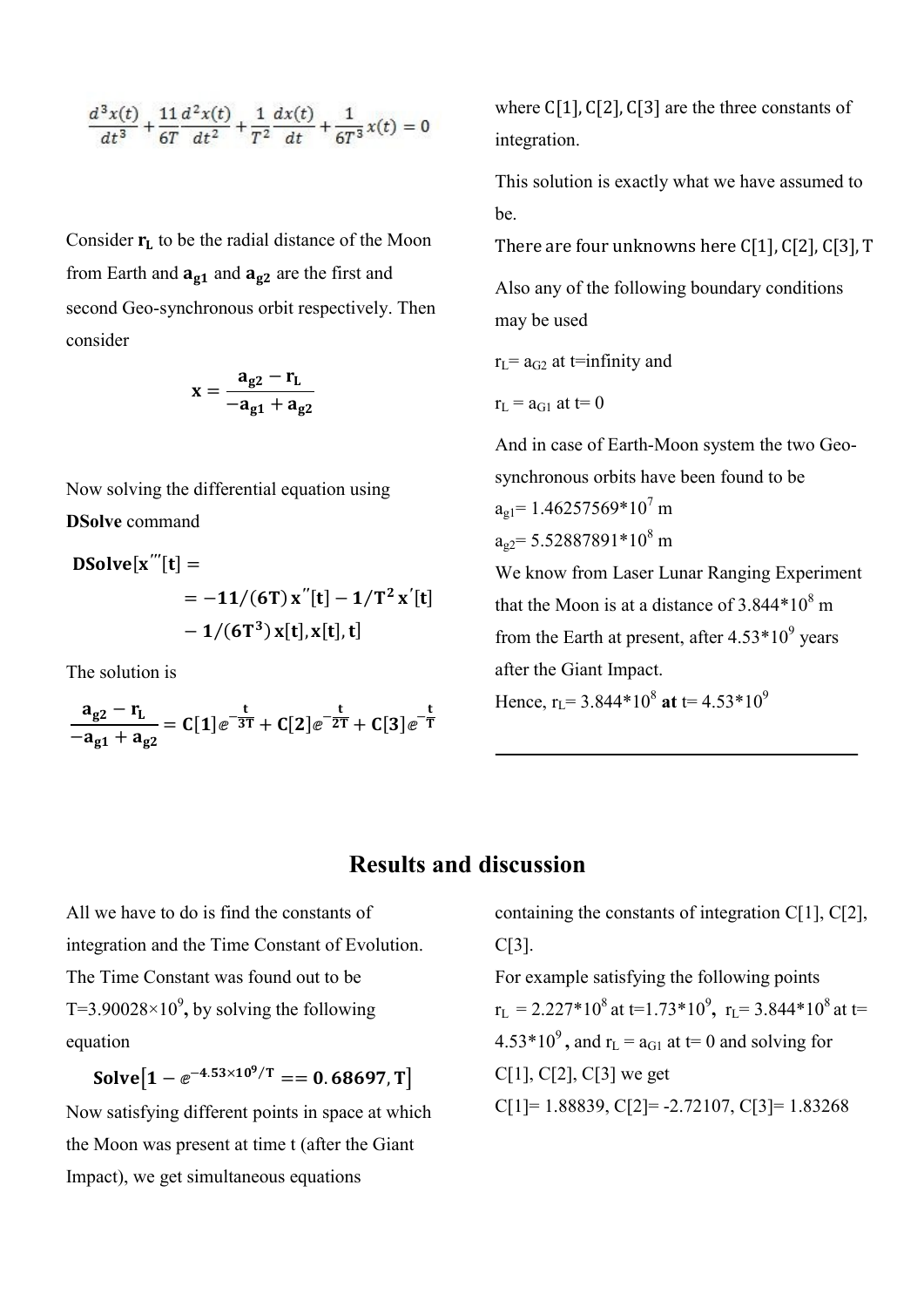Now putting these values of T, C[1], C[2] and C[3] and plotting the radial distance with respect to time we get the following curve:

Also on plotting the different points in space at any given time where the moon would have been possibly present using the data generated by Prof. B.K.Sharma we get the experimental curve as follows:



#### **Summary**

It can be seen that the moon actually is moving outward and is approaching for its outer geosynchronous orbit. Also when the two plotted graphs are compared we find a very accurate match.

We need to study the orbital radius expansion or contraction and see if they fit in a general formulation. Also these formulations will the give some very significant idea about the Lengthening of Day (L.O.D).